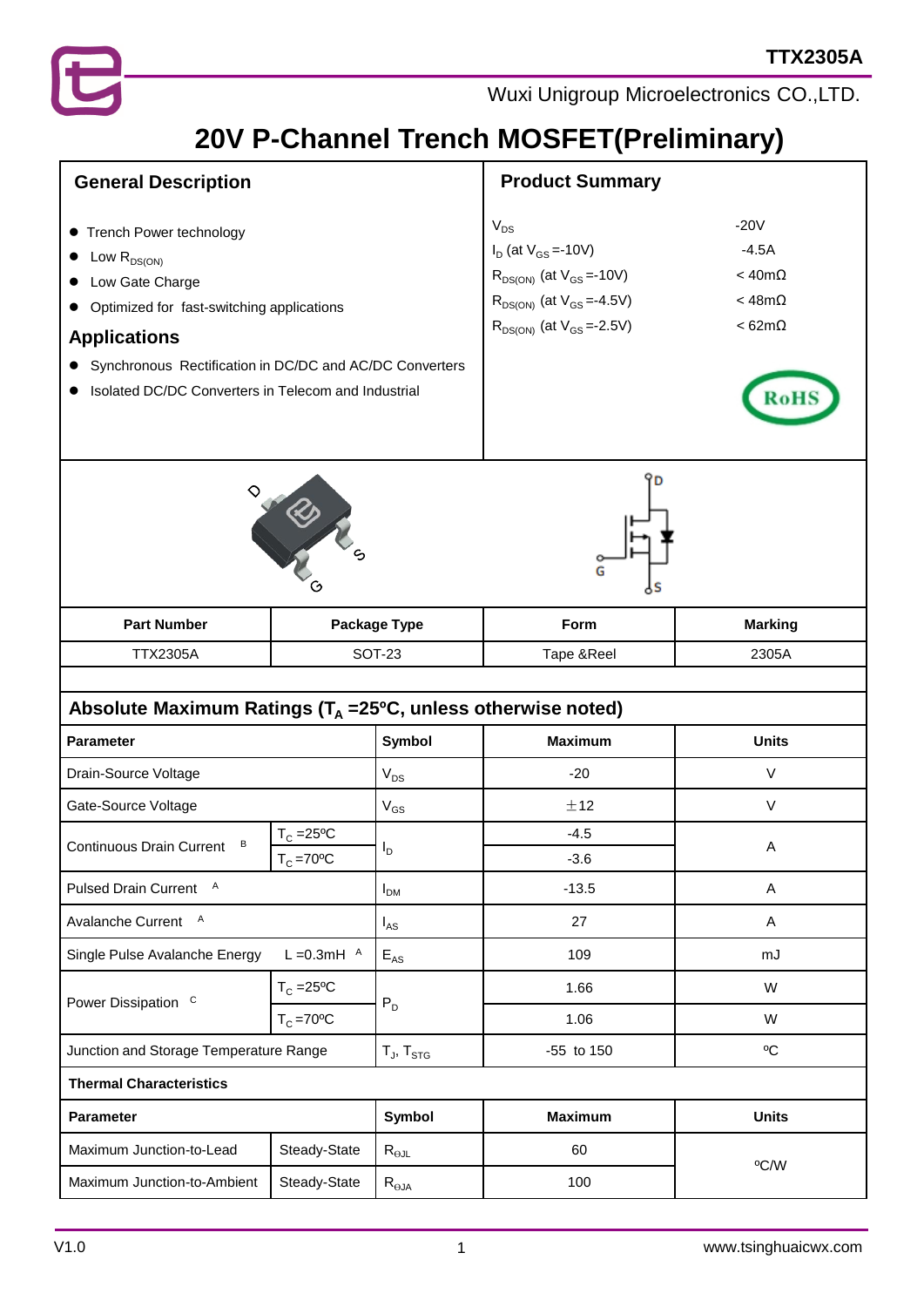

| Electrical Characteristics(T <sub>J</sub> =25ºC, unless otherwise noted) |                                       |                                                                  |                                    |       |        |            |              |  |
|--------------------------------------------------------------------------|---------------------------------------|------------------------------------------------------------------|------------------------------------|-------|--------|------------|--------------|--|
| <b>Symbol</b>                                                            |                                       | <b>Conditions</b>                                                |                                    | Value |        |            |              |  |
|                                                                          | <b>Parameter</b>                      |                                                                  |                                    | Min   | Typ    | <b>Max</b> | <b>Units</b> |  |
|                                                                          | <b>STATIC PARAMETERS</b>              |                                                                  |                                    |       |        |            |              |  |
| <b>BV<sub>DSS</sub></b>                                                  | Drain-Source Breakdown Voltage        | $I_D = -250 \mu A, V_{GS} = 0V$                                  |                                    | $-20$ |        |            | $\vee$       |  |
| $\sf  I_{\rm DSS} $                                                      |                                       | $V_{DS} = -20V, V_{GS} = 0V$                                     | $T_J = 25^{\circ}C$                |       |        | $-1$       | μA           |  |
|                                                                          | Zero Gate Voltage Drain Current       |                                                                  | $T_1 = 100^{\circ}C$               |       |        | -25        |              |  |
| $\sf{I}_{\tiny \textsf{GSS}}$                                            | Gate-Body Leakage Current             |                                                                  | $V_{DS} = 0V$ , $V_{GS} = \pm 12V$ |       |        | ±100       | nA           |  |
| $ V_{GS(th)} $                                                           | Gate Threshold Voltage                | $V_{DS} = V_{GS}$ , $I_D = 250 \mu A$                            |                                    |       | $-0.7$ | $-0.95$    | V            |  |
|                                                                          |                                       | $V_{GS} = -10V$ , $I_D = -4.5A$                                  |                                    |       | 31     | 40         | $m\Omega$    |  |
| $R_{DS(ON)}$                                                             | Static Drain-Source On-Resistance     |                                                                  | $V_{GS} = -4.5V, I_D = -4.5A$      |       | 36     | 48         | $m\Omega$    |  |
|                                                                          |                                       | $V_{GS} = -2.5V, I_D = -4.5A$                                    |                                    |       | 45     | 62         | $m\Omega$    |  |
| $g_{FS}$                                                                 | Forward Transconductance              | $V_{DS}$ =-5V, $I_D$ =-4.5A                                      |                                    |       | 5      |            | S            |  |
| V <sub>SD</sub>                                                          | Diode Forward Voltage                 | $I_S = -4.5A, V_{GS} = 0V$                                       |                                    |       |        | $-1.2$     | V            |  |
| $\vert$ <sub>s</sub>                                                     | Maximum Body-Diode Continuous Current | В                                                                |                                    |       |        | $-4.5$     | Α            |  |
|                                                                          | <b>DYNAMIC PARAMETERS</b>             |                                                                  |                                    |       |        |            |              |  |
| $\mathsf{C}_{\mathsf{iss}}$                                              | Input Capacitance                     | $V_{GS}$ = 0V, $V_{DS}$ = -10V, f = 1MH <sub>z</sub>             |                                    |       | 1053   |            | pF           |  |
| $ C_{\rm{oss}} $                                                         | Output Capacitance                    |                                                                  |                                    |       | 128    |            |              |  |
| $\mathsf{C}_{\mathsf{rss}}$                                              | Reverse Transfer Capacitance          |                                                                  |                                    |       | 124    |            |              |  |
| $ R_{g}$                                                                 | Gate Resistance                       | $f = 1MHZ$                                                       |                                    |       | 6.9    |            | Ω            |  |
|                                                                          | <b>SWITCHING PARAMETERS</b>           |                                                                  |                                    |       |        |            |              |  |
| $  \mathsf{Q}_{\mathsf{g}}  $                                            | <b>Total Gate Charge</b>              | $V_{GS} = -4.5V, V_{DS} = -10V, I_D = -4A$                       |                                    |       | 11.2   |            | nC           |  |
| $\vert \mathsf{Q}_{\mathsf{gs}}$                                         | Gate Source Charge                    |                                                                  |                                    |       | 1.8    |            |              |  |
| $\mathsf{Q}_{\mathsf{gd}}$                                               | Gate Drain Charge                     |                                                                  |                                    |       | 2.1    |            |              |  |
| $t_{D(0n)}$                                                              | Turn-On Delay Time                    | $V_{GS} = -4.5V, V_{DS} = -10V, I_D = -4A,$<br>$R_G = 3.3\Omega$ |                                    |       | 13     |            | ns           |  |
| $ t_r $                                                                  | Turn-On Rise Time                     |                                                                  |                                    |       | 32     |            |              |  |
| $T_{D(off)}$                                                             | Turn-Off Delay Time                   |                                                                  |                                    |       | 28     |            |              |  |
| $ t_{\text{f}} $                                                         | Turn-Off Fall Time                    |                                                                  |                                    |       | 11     |            |              |  |

A. Single pulse width limited by maximum junction temperature.

- B. The maximum current rating is package limited.
- C. The power dissipation  $P_D$  is based on  $T_{J(MAX)} = 150^{\circ}$ C, using junction-to-case thermal resistance, and is more useful in setting the upper dissipation limit for cases where additional heatsinking is used.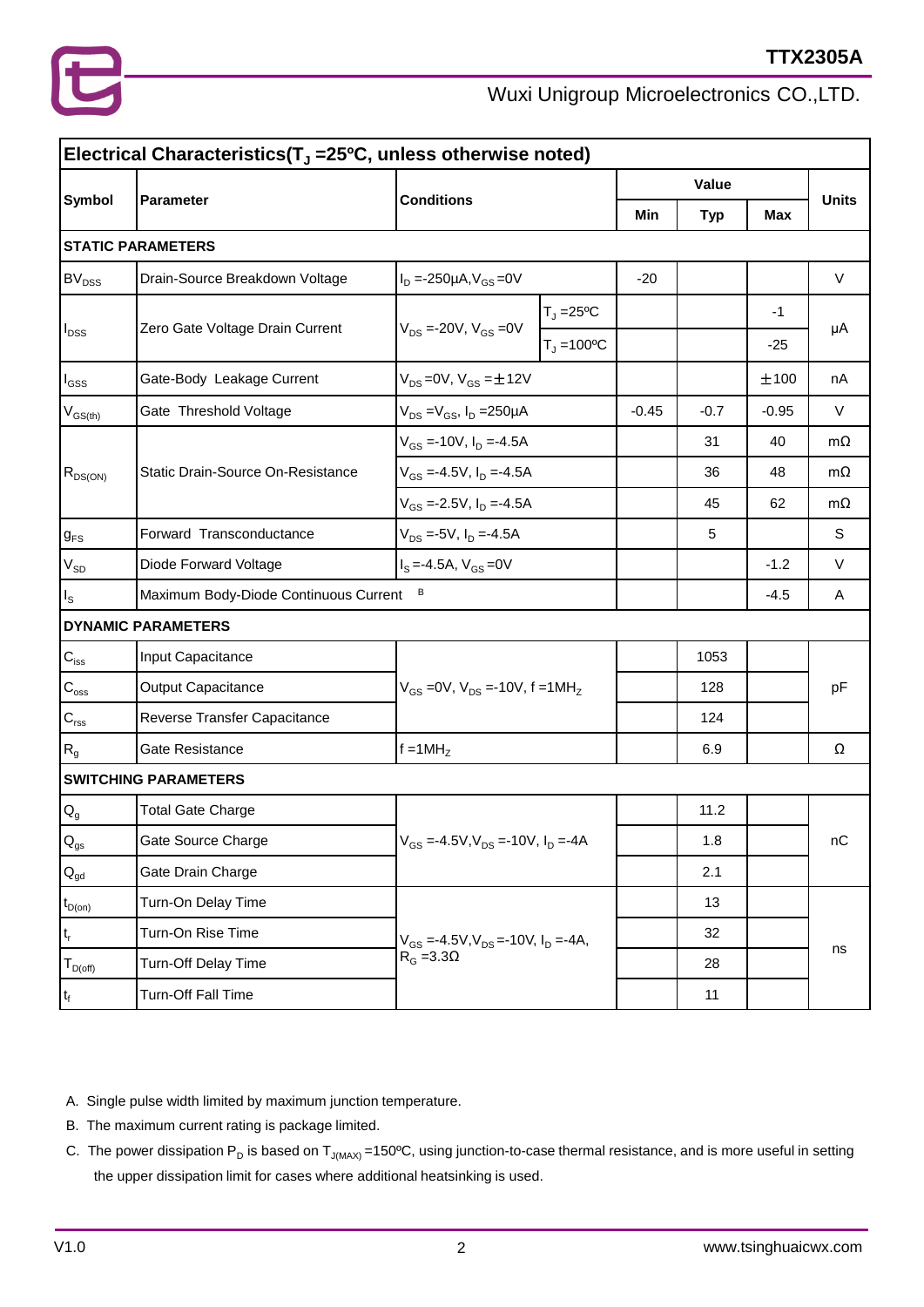

## **TYPICAL ELECTRICAL AND THERMAL CHARACTERISTICS**

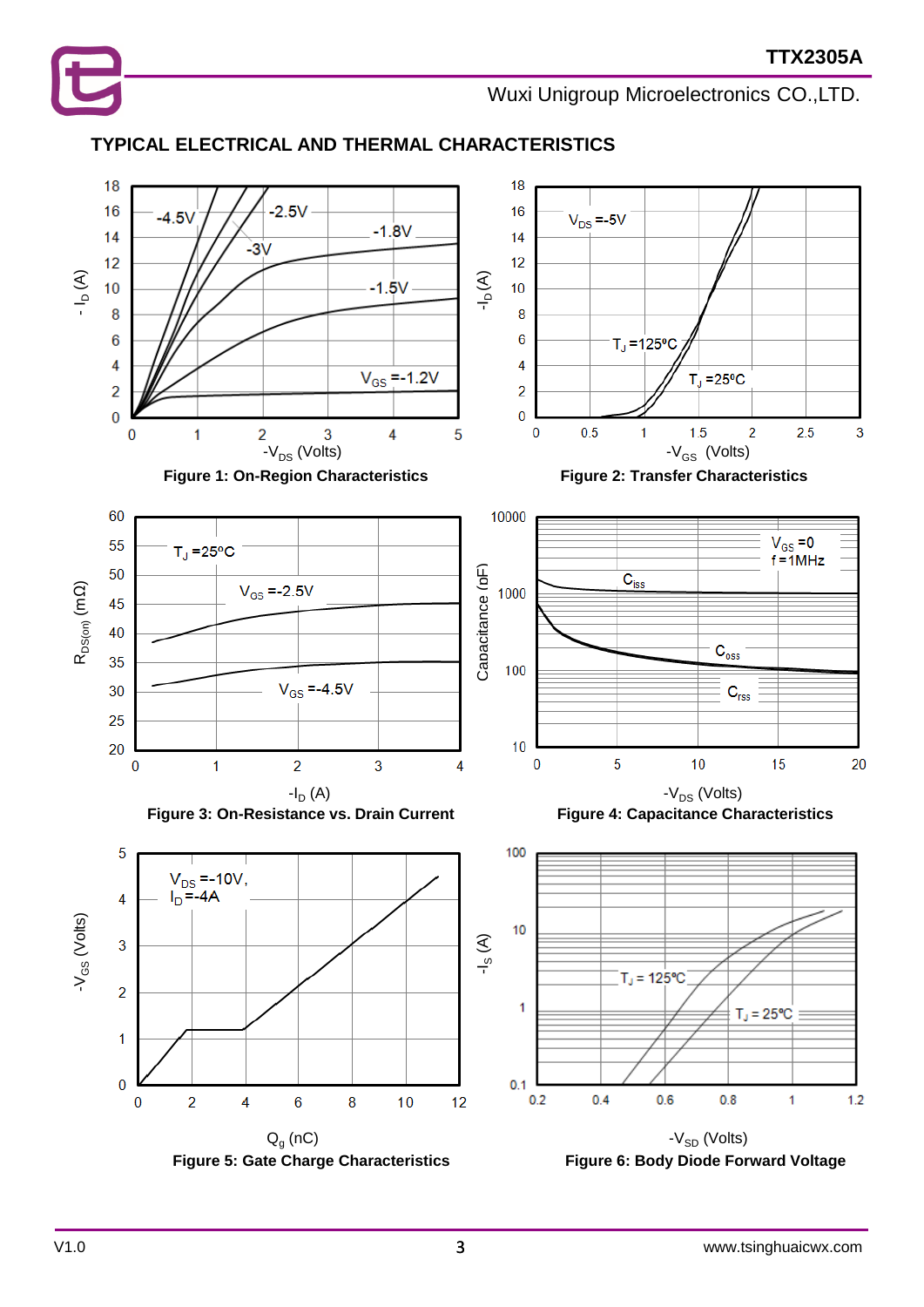

## **TYPICAL ELECTRICAL AND THERMAL CHARACTERISTICS**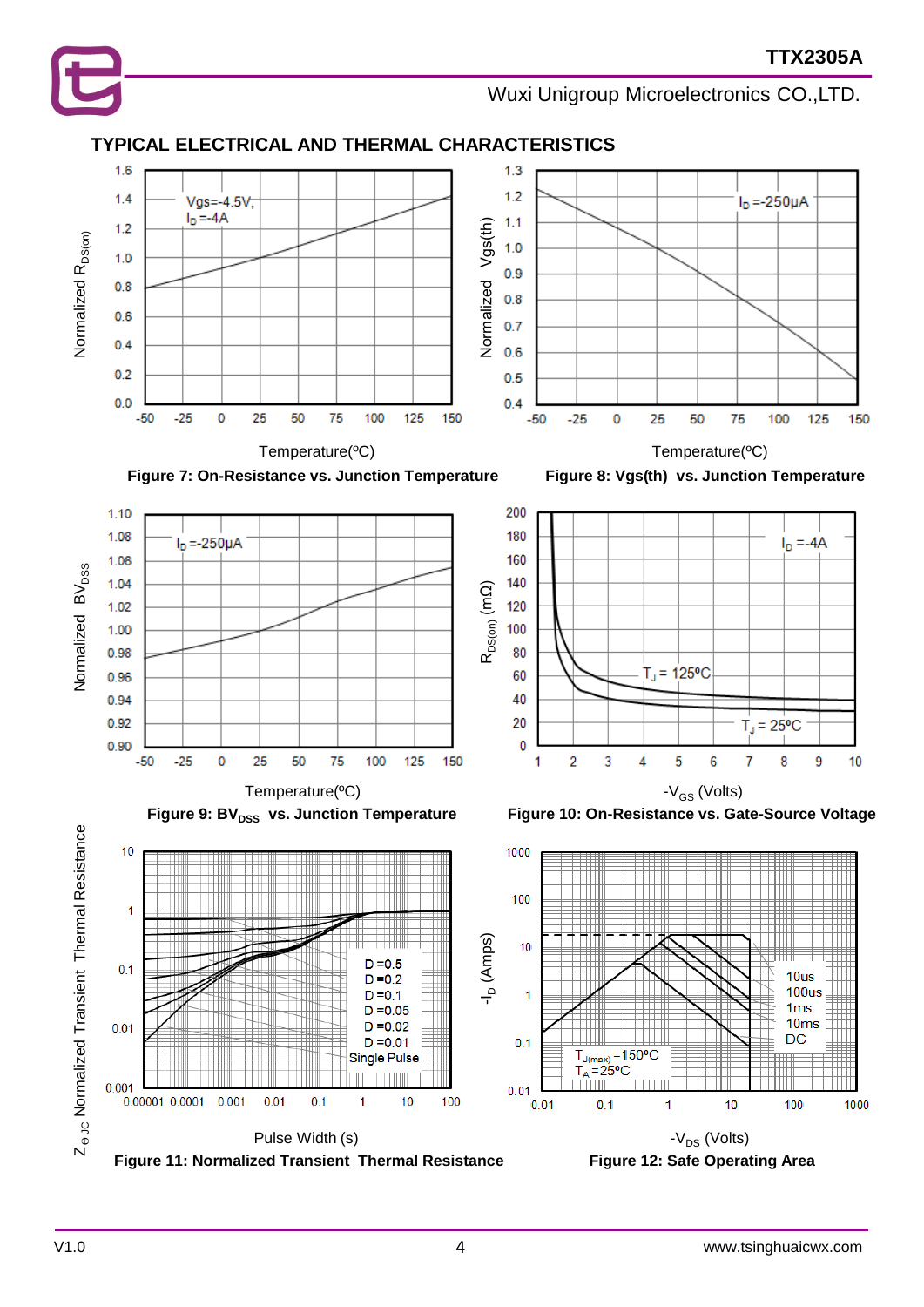







**Figure C**:**Unclamped Inductive Switching Test Circuit and Waveforms**

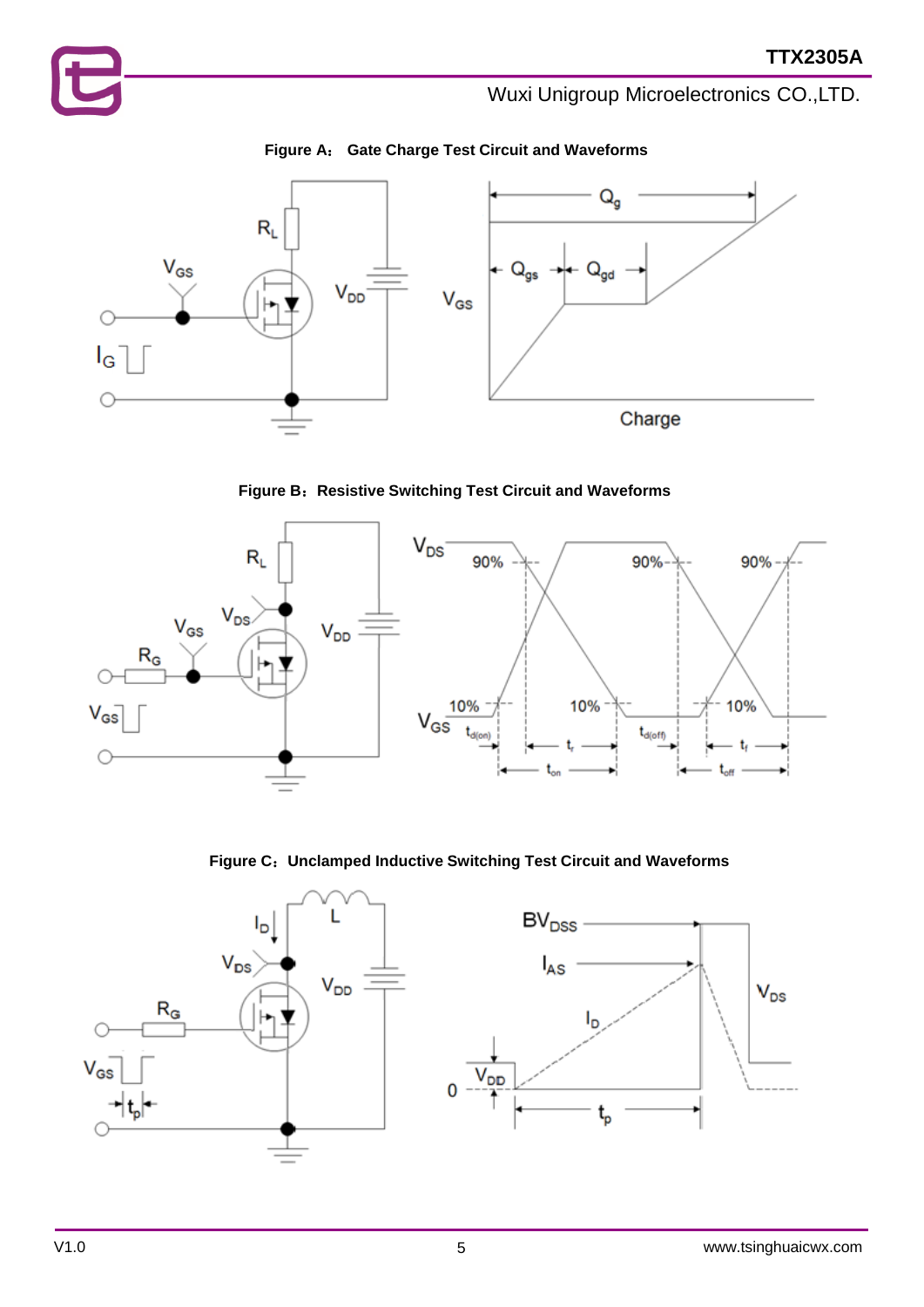**SOT-23(**长电**)**







|        |             | <b>Dimensions In Millimeters</b> | <b>Dimensions In Inches</b> |             |  |
|--------|-------------|----------------------------------|-----------------------------|-------------|--|
| Symbol | Min.        | Max.                             | Min.                        | Max.        |  |
| A      | 0.900       | 1.150                            | 0.035                       | 0.045       |  |
| A1     | 0.000       | 0.100                            | 0.000                       | 0.004       |  |
| A2     | 0.900       | 1.050                            | 0.035                       | 0.041       |  |
| b      | 0.300       | 0.500                            | 0.012                       | 0.020       |  |
| с      | 0.080       | 0.150                            | 0.003                       | 0.006       |  |
| D      | 2.800       | 3.000                            | 0.110                       | 0.118       |  |
| E      | 1.200       | 1.400                            | 0.047                       | 0.055       |  |
| E1     | 2.250       | 2.550                            | 0.089                       | 0.100       |  |
| e      | 0.950 TYP.  |                                  | 0.037 TYP.                  |             |  |
| e1     | 1.800       | 2.000                            | 0.071                       | 0.079       |  |
|        | 0.550 REF.  |                                  | 0.022 REF.                  |             |  |
| L1     | 0.300       | 0.500                            | 0.012                       | 0.020       |  |
| θ      | $0^{\circ}$ | $8^{\circ}$                      | $0^{\circ}$                 | $8^{\circ}$ |  |

E